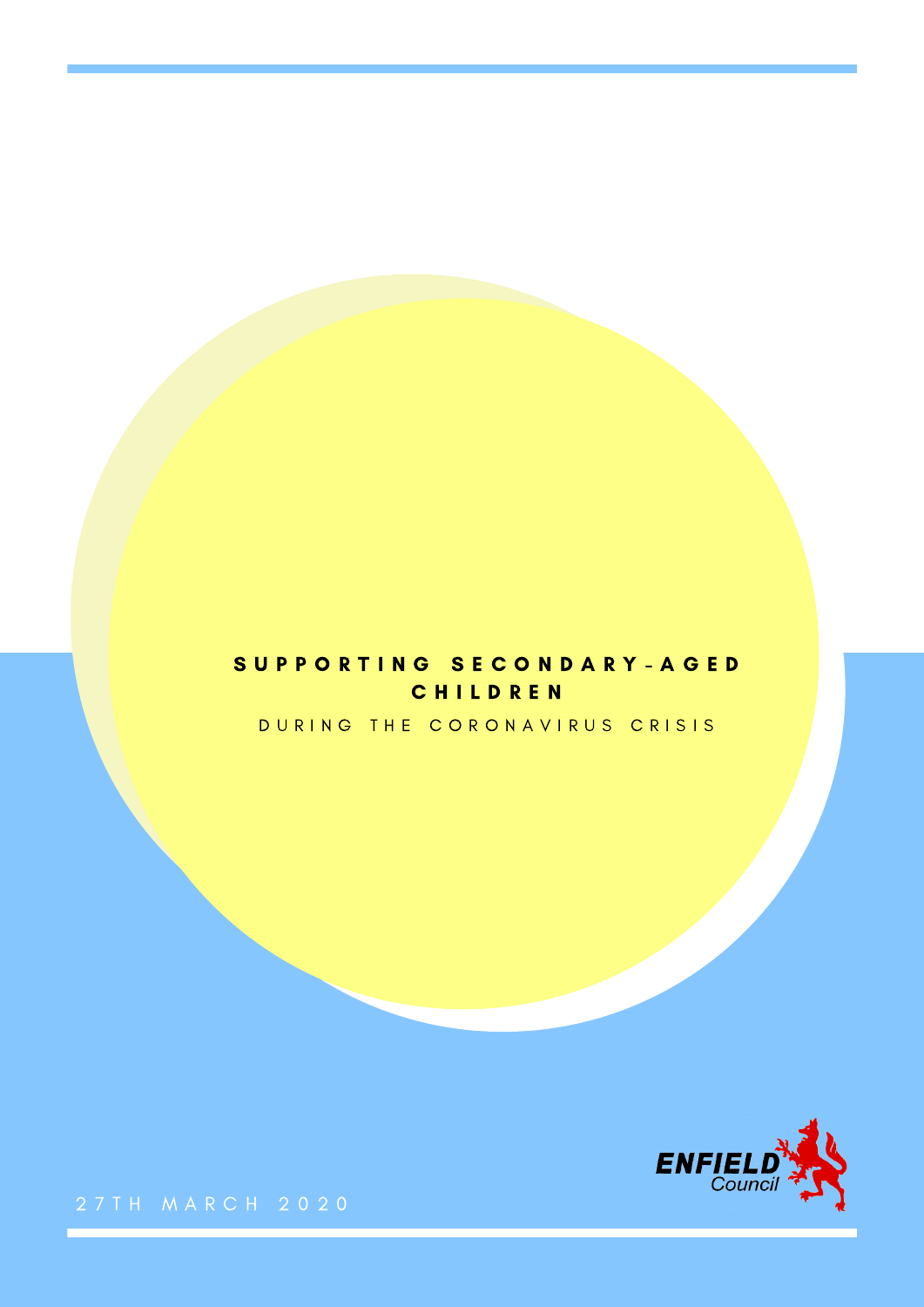## TALKING TO YOUNG PEOPLE

- Ask your child what they are hearing via the news and social media, and how they are feeling about it.
- Be led by your child: ask them what they have already heard,so you can discuss their understanding and worries together.
- Be truthful: don't offer false reassurance or pretend that nobody is worried. Be honest with your child about loved ones who might be at higher risk, and explain what you are doing to keep them safe.
- Help your child to use realistic information to make sense of the risks to themselves and their loved ones.
- Help your child to understand collective responsibility: while young people may not be as actively at risk, they play an essential role in following social distancing rules so that the virus does not spread. This is a positive action that's within their control.
- If you don't know how to respond to your child, acknowledge their question and feelings. Tell them you'll come back to their question or worry (and make sure you do!).
- Remember that people react differently to significant events. Some might feel worried, while others feel excited, and others don't feel much at the moment.
- Validate and empathise with your child's worry and disappointment about the upcoming upheaval e.g. to exams, celebrations, holidays etc. "It's totally understandable to feel worried about what will happen. We are all finding the uncertainty really tricky."
- Remember that people react differently to significant events. Some might feel worried, while others feel excited, and others don't feel much at the moment. Reassure young people that different reactions are normal and ok.
- Think about yourself as a model: how much news and social media are you viewing, and how are you responding to it?
- Our young people are paying more attention to us than we think.

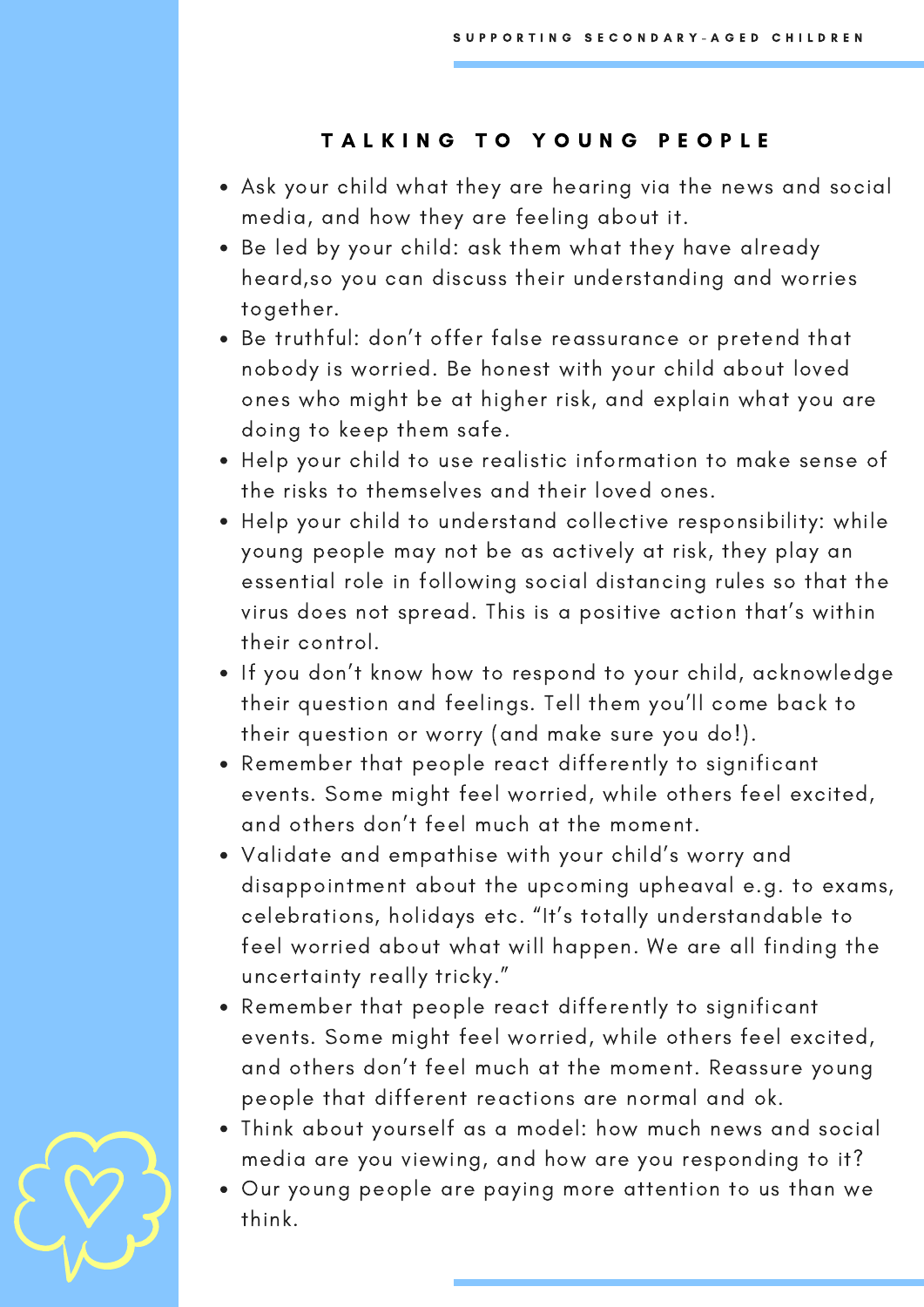#### **Resources**

Article [addressing](http://theconversation.com/coronavirus-qandas-answers-to-7-questions-your-kids-may-have-about-the-pandemic-133576) worries about talking to young people Advice from the US National Association of School [Psychologists](https://www.nasponline.org/resources-and-publications/resources-and-podcasts/school-climate-safety-and-crisis/health-crisis-resources/talking-to-children-about-covid-19-(coronavirus)-a-parent-resource)

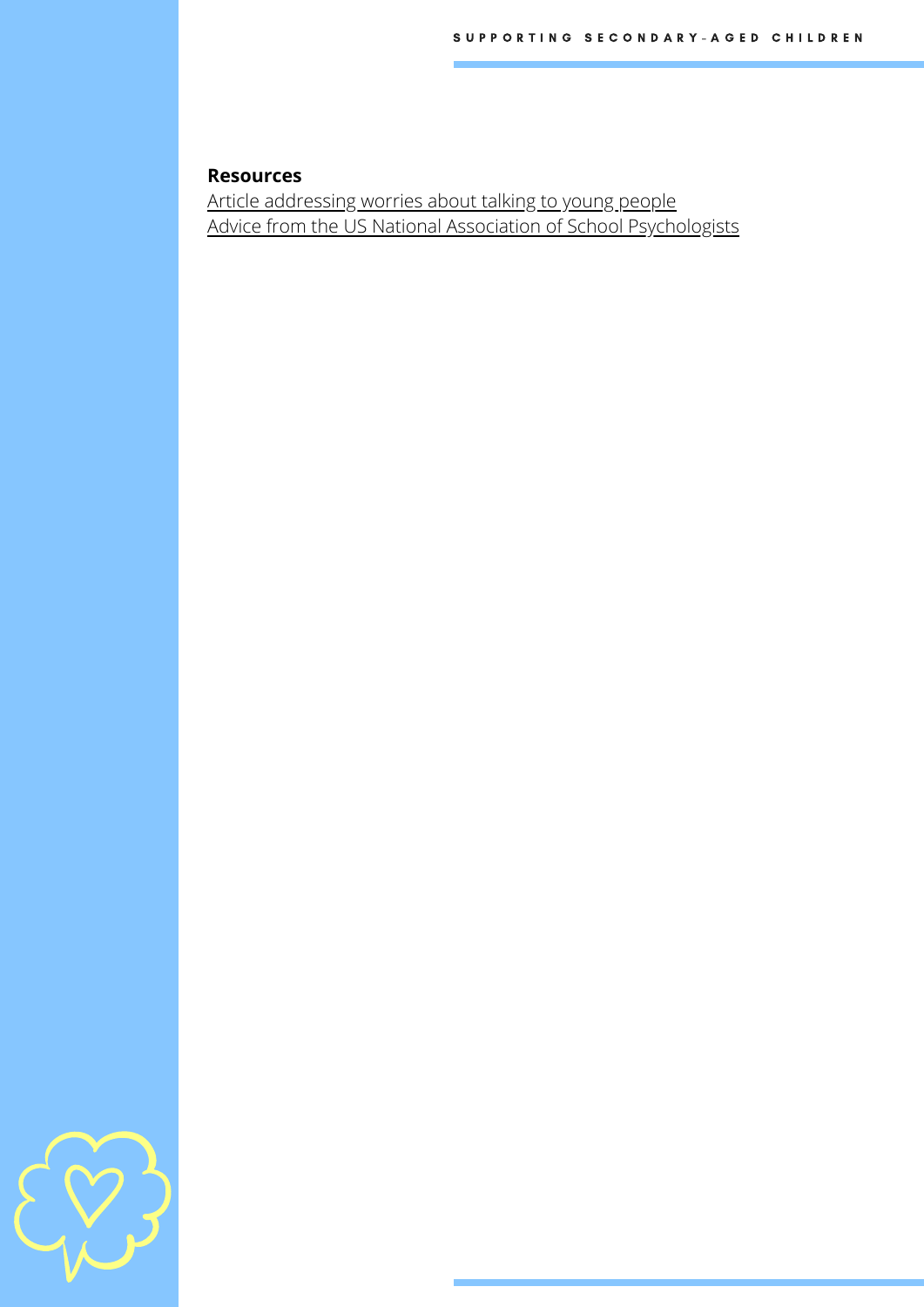# FOR YOUNG PEOPLE WHO ARE FEELING VERY WORRIED, HOPELESS OR ANGRY

- It's ok to feel worried, frightened, disappointed, frustrated or low. Validate this, and normalise it by explaining that most people are feeling a similar way at the moment.
- Help your child to connect with others, including you. What can you do together that you would both enjoy? How can your children stay connected to their friends and other adults who are important to them? Help your child to ensure that their conversations are not only about coronavirus.
- Help your child to do things they enjoy: what activities or hobbies are still do-able, in their current situation. What did they enjoy doing when they were younger, which they could revisit? How can you adapt their outdoor activities or interest for indoor enjoyment?
- Help your child to find meaning: what's important to them, in the face of this crisis? How can they make meaning, by working towards their goals; connecting with others; behaving in a kind way; or other values that are important to them.
- Help your child to hold on to the future: what would they like to do and experience when this is over? These might be simple pleasures like hanging out in a coffee shop, or bigger plans like a sleepover with friends.
- Help your child to think about their use of social media and the news. Is it helping or harming them? Do they feel in charge of their usage, or are they constantly checking for updates? Would it help to try to limit their use to certain sites, or certain times of day?
- Help your child to monitor their gaming. Are they playing for so long that they feel detached, or are drifting away from their usual sleeping/waking patterns?
- Help your child to pay attention to their physical needs: sleeping, eating, hydrating, exercising, and treating physical pain are all important elements of reducing our emotional vulnerability.

#### **Resources**

[Young](https://youngminds.org.uk/blog/what-to-do-if-you-re-anxious-about-coronavirus/) Minds - What to do if you're anxious about [Coronavirus](https://youngminds.org.uk/blog/what-to-do-if-you-re-anxious-about-coronavirus/) Young Minds - Looking after your mental health while self [isolating](https://youngminds.org.uk/blog/looking-after-your-mental-health-while-self-isolating/) [Headspace](https://www.headspace.org.au/young-people/how-to-cope-with-stress-related-to-covid-19/) advice Video from the Anna Freud Centre for young [people](https://www.youtube.com/watch?v=ZnANLAcpRZ4&feature=youtu.be)

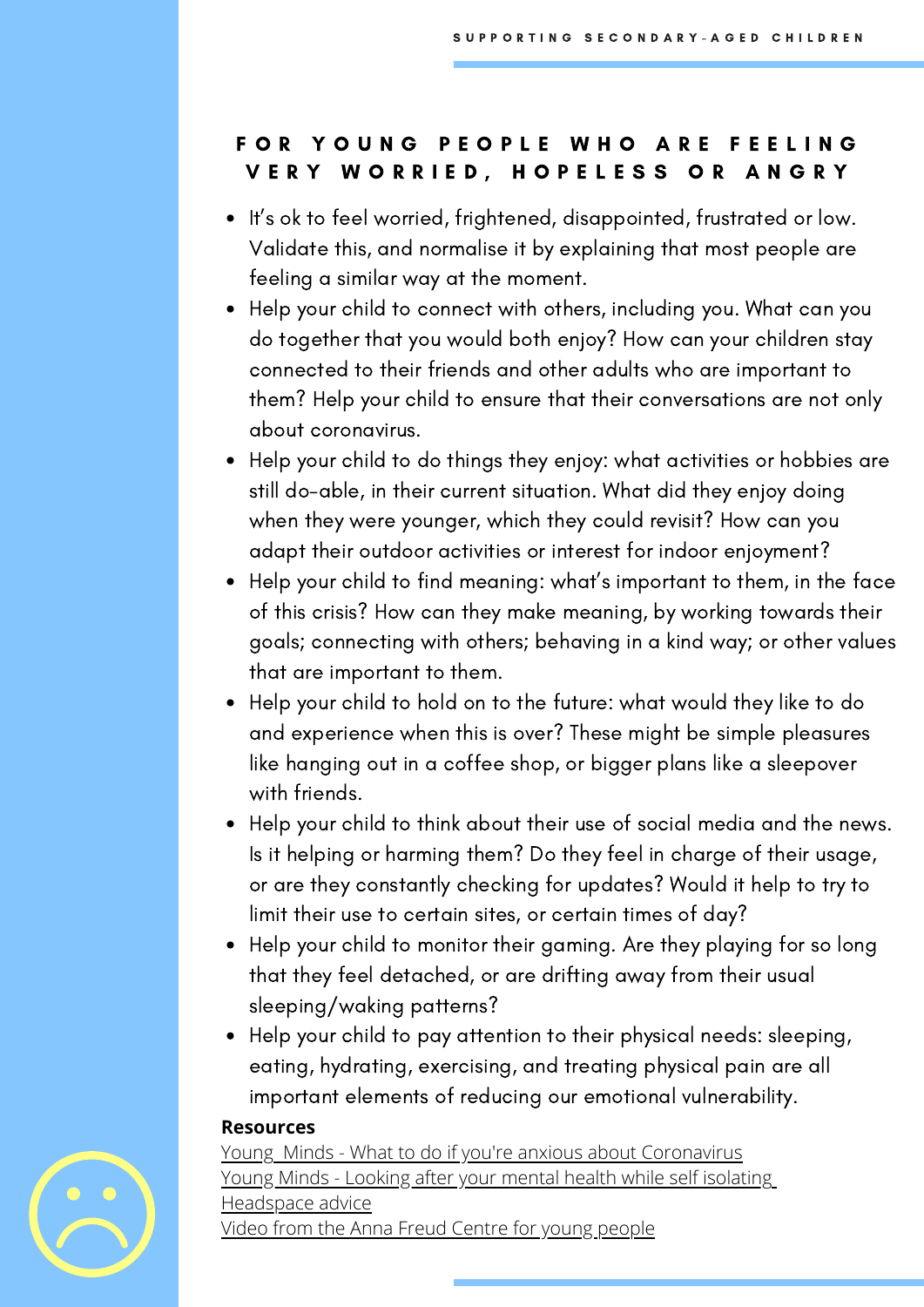## SUPPORTING YOUNG PEOPLE WITH LEARNING

- Help your child to identify a work space. If space is limited, this might need a bit of creativity!
- Help your young person to plan a structure for their day, including mealtimes, movement breaks, and relaxation.
- Help them to plan what they will do with their technology. Can they keep their phone in another room during focused periods, so they are not scrolling out of habit, or distracted by messages or the news?
- Acknowledge that with the cancellation of exams, some young people might be feeling discouraged or aimless. Others might be feeling relieved and carefree. If your child is finding it hard to focus on traditional school work, are there other interests or skills they are interested in developing? e.g. coding; graphic design; learning a language; starting a podcast?
- Show an interest in what your child has been learning and doing that day.
- Help your child to link up their learning with the real world. How can they apply their knowledge around the home?

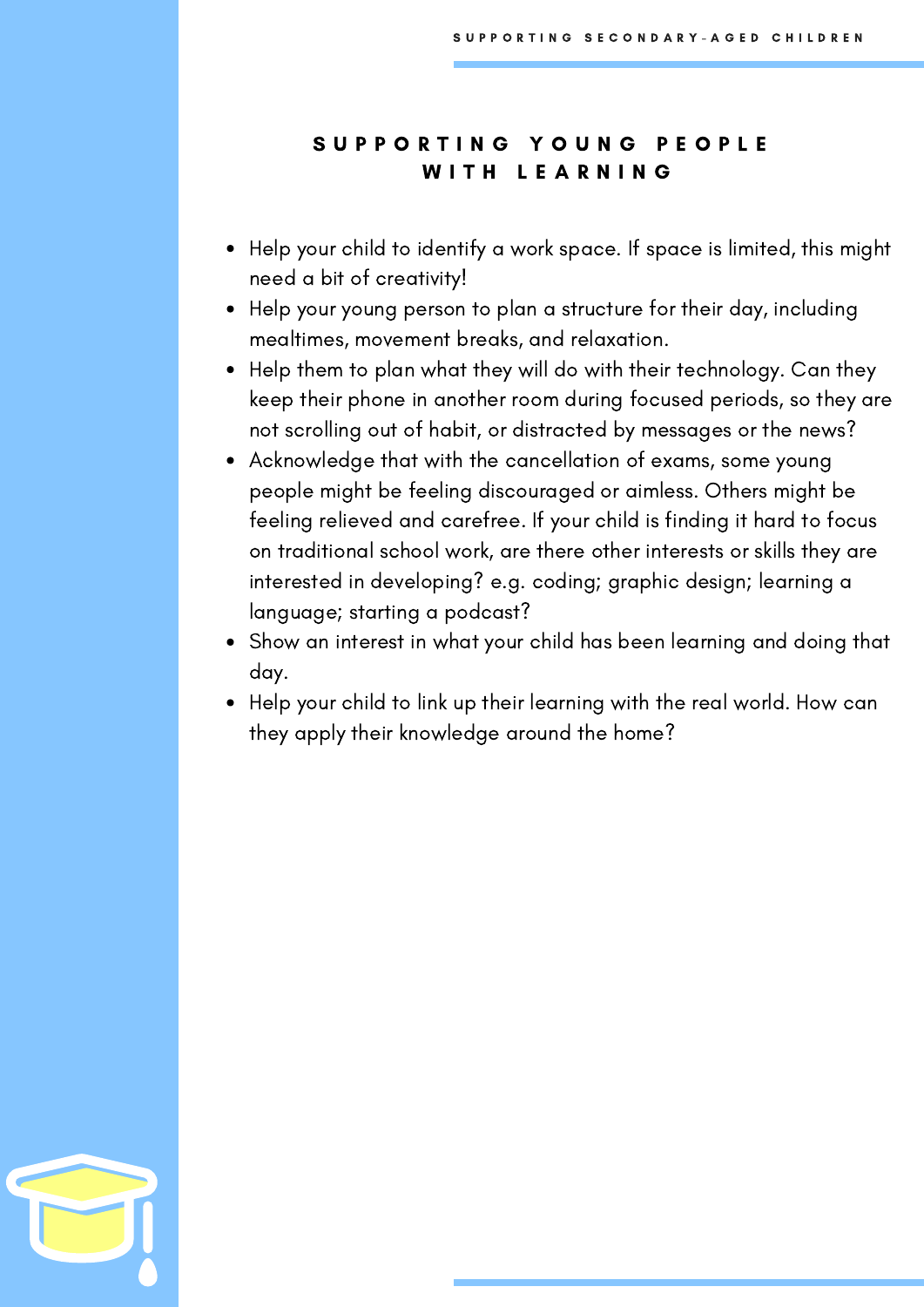#### R E S O U R C E S

Collated and freely shared by home educators.

#### Khan [Academy](https://www.khanacademy.org/)

Especially good for maths and computing for all ages but other subjects at Secondary level. Note this uses the U.S. grade system but it's mostly common material.

### **BBC** [Learning](http://www.bbc.co.uk/learning/coursesearch/)

This site is old and no longer updated and yet there's so much still available, from language learning to BBC Bitesize for revision. No TV licence required except for content on BBC iPlayer.

#### [Futurelearn](https://www.futurelearn.com/)

Free to access 100s of courses, only pay to upgrade if you need a certificate in your name (own account from age 14+ but younger learners can use a parent account).

#### [Seneca](https://www.senecalearning.com/)

For those revising at GCSE or A level. Tons of free revision content. Paid access to higher level material.

#### [Openlearn](https://www.open.edu/openlearn/)

Free taster courses aimed at those considering Open University but everyone can access it. Adult level, but some e.g. nature and environment courses could well be of interest to young people.

#### **[Blockly](https://blockly.games/)**

Learn computer programming skills - fun and free.

**[Scratch](https://scratch.mit.edu/explore/projects/games/)** Creative computer programming

[Ted](https://ed.ted.com/) Ed All sorts of engaging educational videos